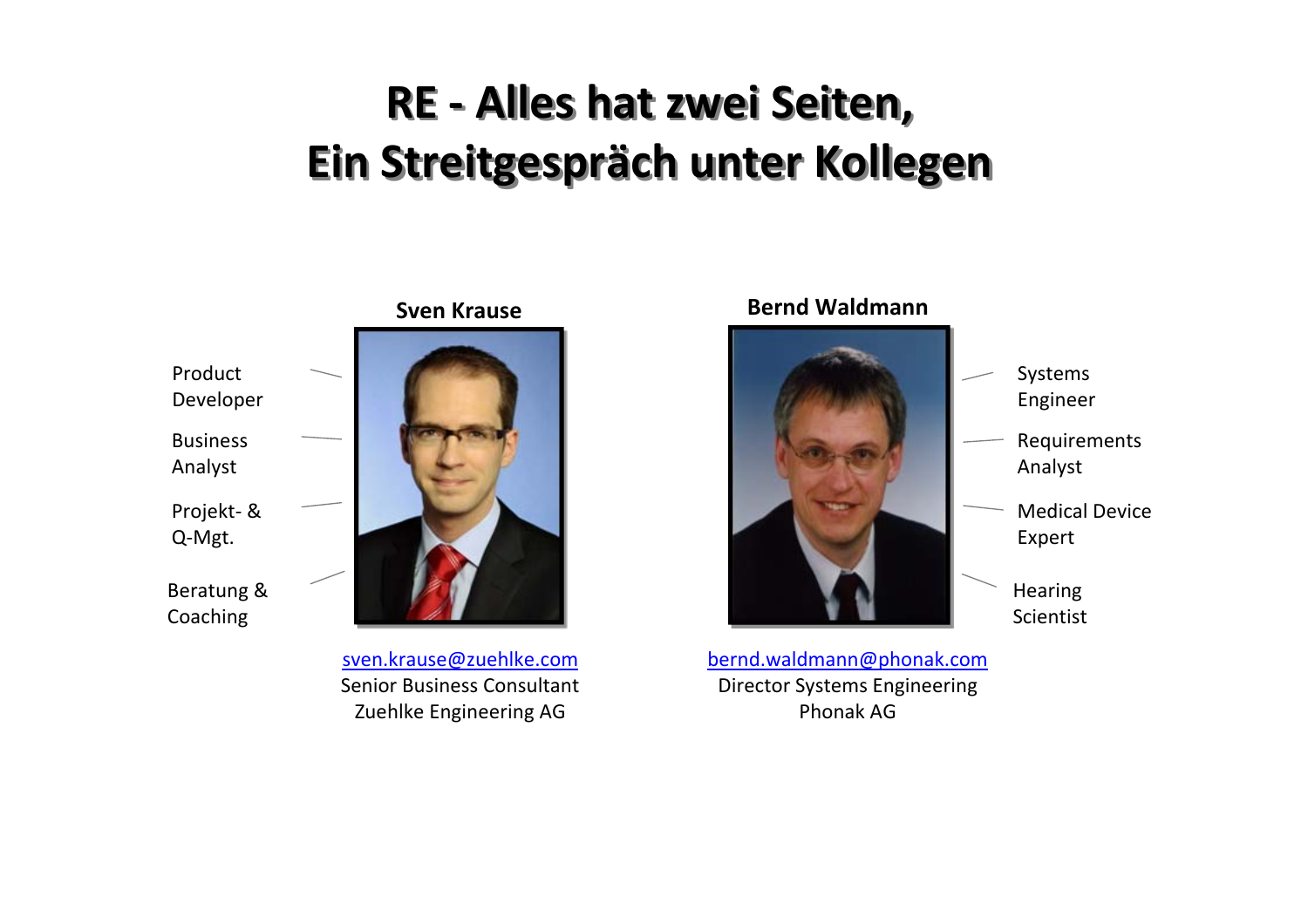## **Learning objectives**

- Know about "popular" discussion topics in RE
- Understand that there is no silver bullet: there are good arguments pro & con
- Learn how to choose the right approach for your setting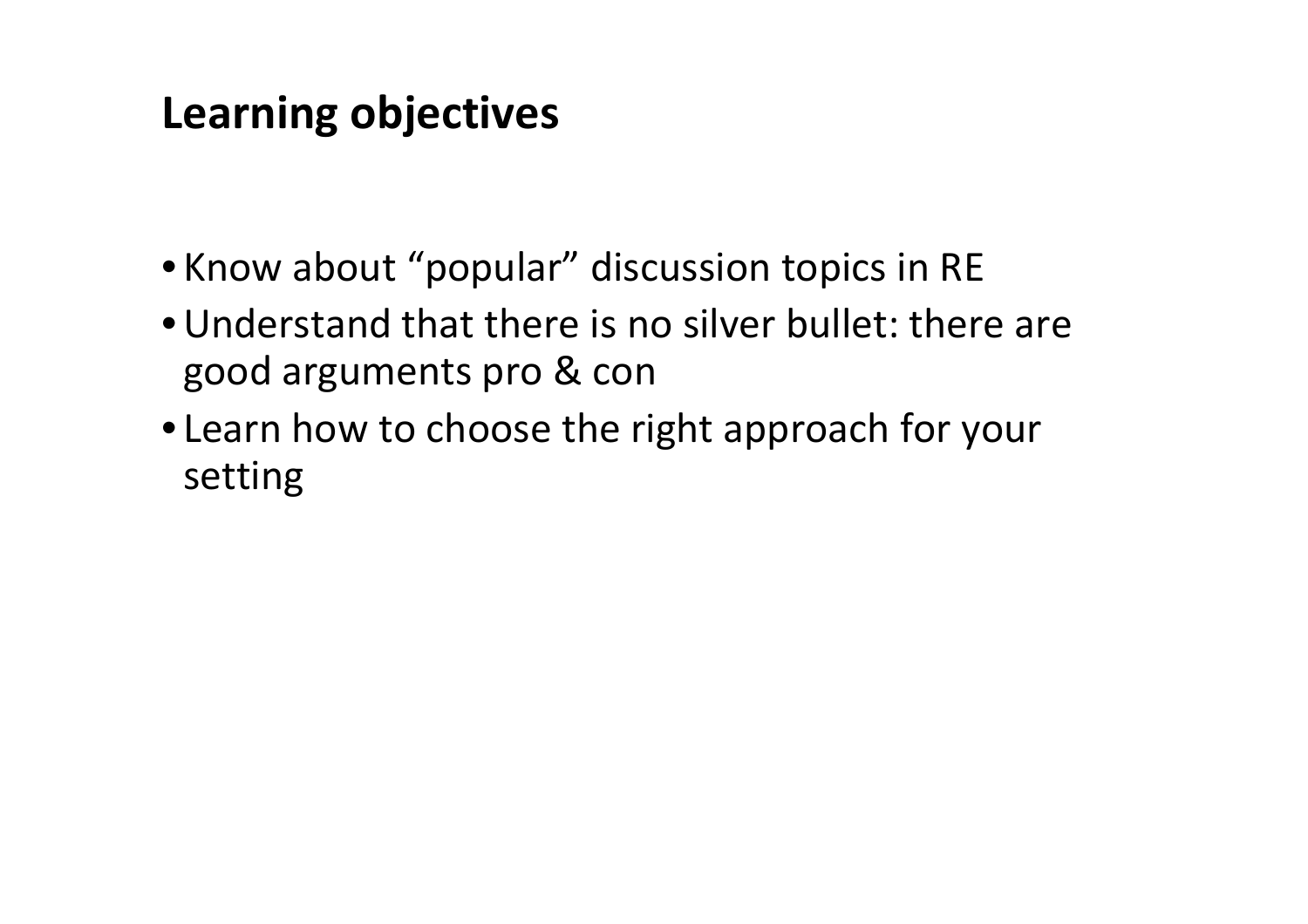## **What and How ...**

#### What and How must be clearly separated

- Requirements should not define solutions (the HOW), but only the problem (the WHAT)
- If you state solutions in requirements, you restrict the choices the implementers can make
- Product Managers don't know about technical solutions, but they know about customer needs.
- Developers know about technical solutions and feasibility, let them write technical specifications.
- This is the well established separation of requirements (Lastenheft) and design specifications (Pflichtenheft)
- Matches organizational setup: business vs. technical

### What and How cannot be clearly separated

- Design happens in successive : from Needs to Concept to Requirements to Design Spec …
- WHAT/HOW depends on <sup>a</sup> reader's viewpoint: one person's WHAT is another person's HOW
- Business people like to think in terms of solutions, not problems – so let's talk t solutions in their language
- Both are interface documents for communication between different domains, e.g. Marketing  $-$  R&D, or – Developer
- Lastenheft / Pflichtenheft are from the contracting business and have legal meaning, we are more interested in cooperative processes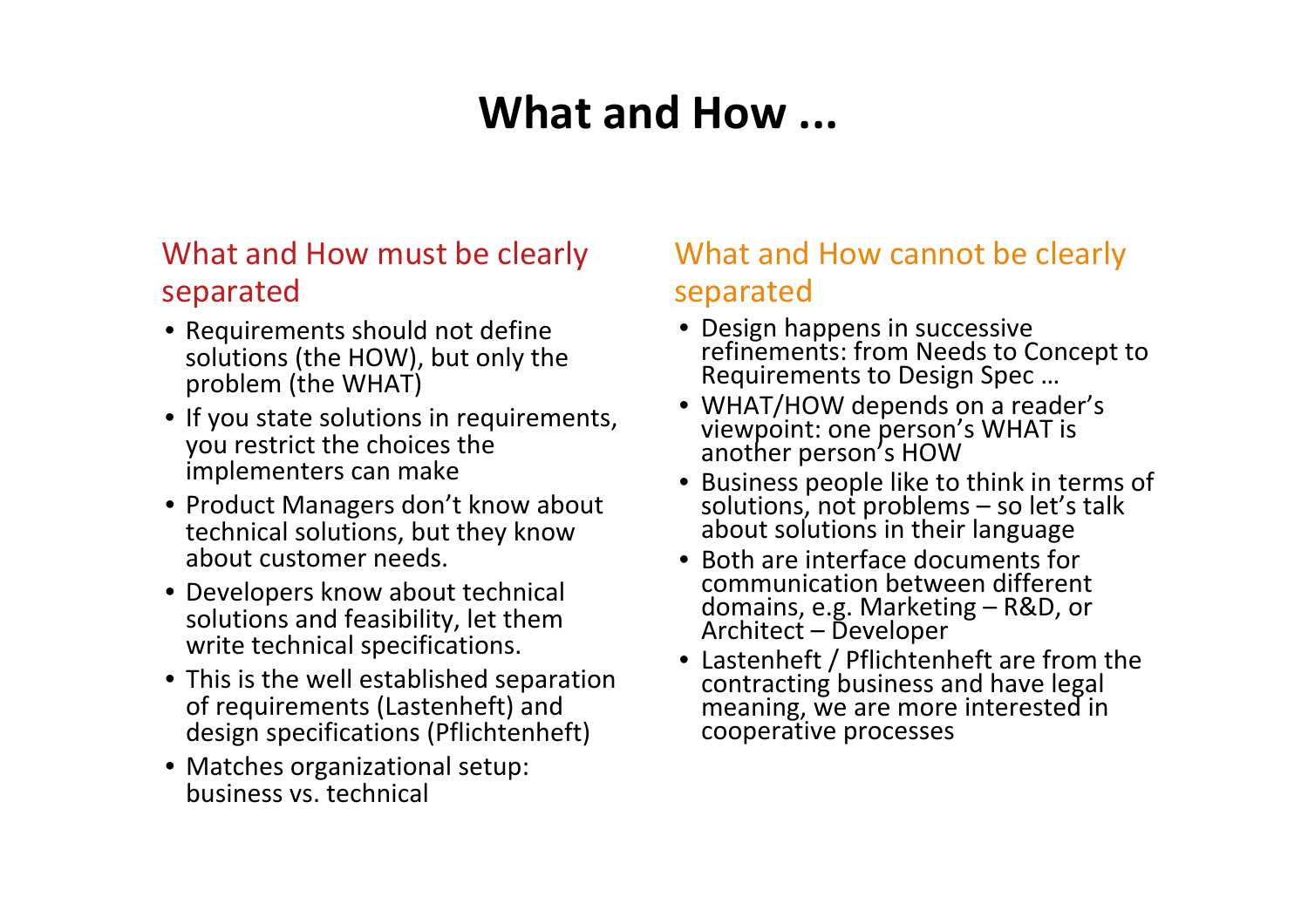## **What and How ... Synthesis**

What and How must be clearly separated What and How cannot be clearly separated

- *"It's not whether <sup>a</sup> statement is <sup>a</sup> 'requirement' or <sup>a</sup> 'design' that matters, but whether the statement places appropriate constraints on the people that will read it"* (Erik Simmons, Intel)
- At least, trace back to "requirements" (user needs) from "design specifications" (system behavior)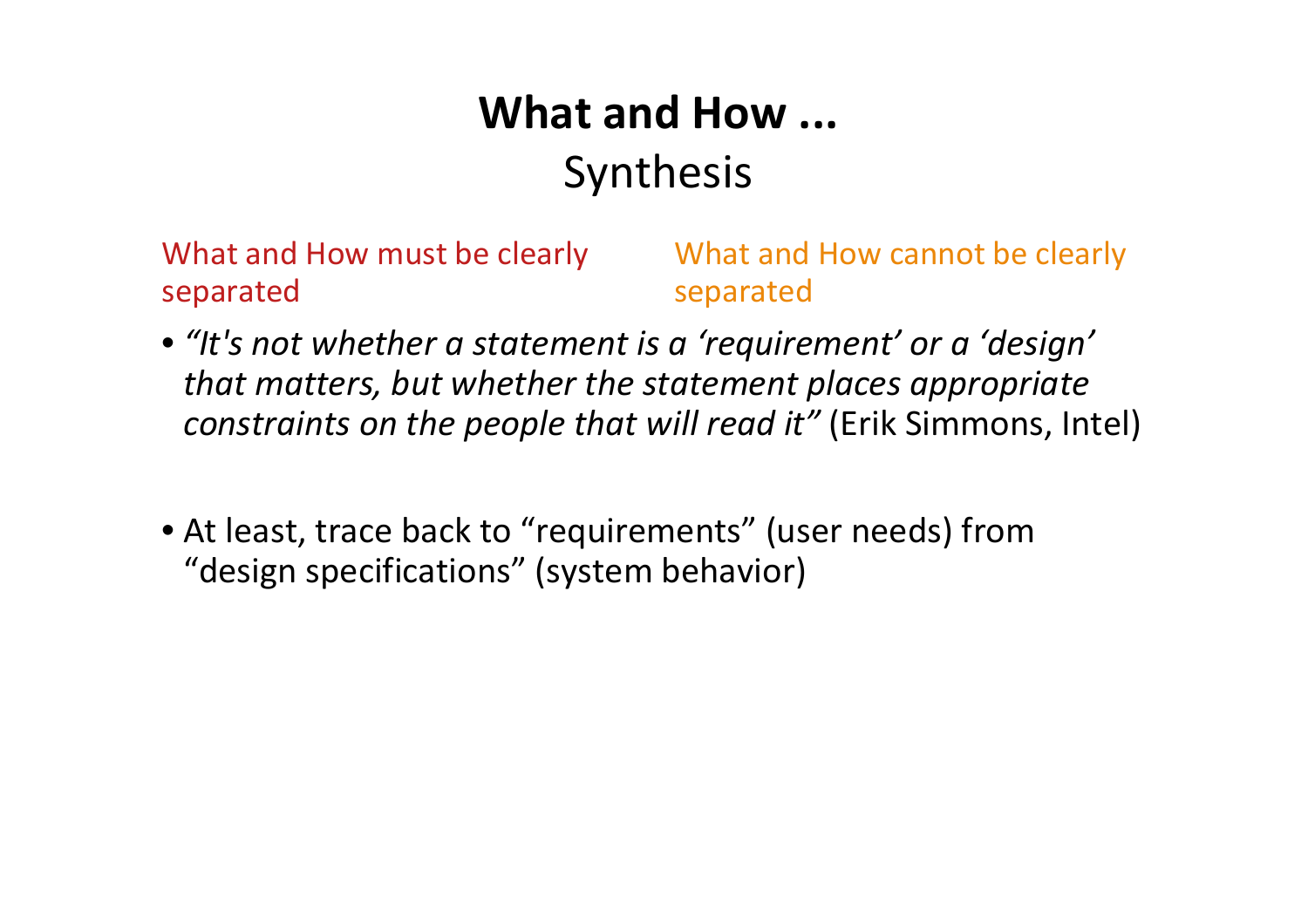## **What and How ...** Environments

What and How must be clearly separated

*… may be appropriate for:*

•purchaser ./. supplier setting

•green field projects

What and How cannot be clearly separated

*… may be appropriate for:*

- in‐house implementers
- brown‐field and maintenance projects
- products based on given architecture
- agile projects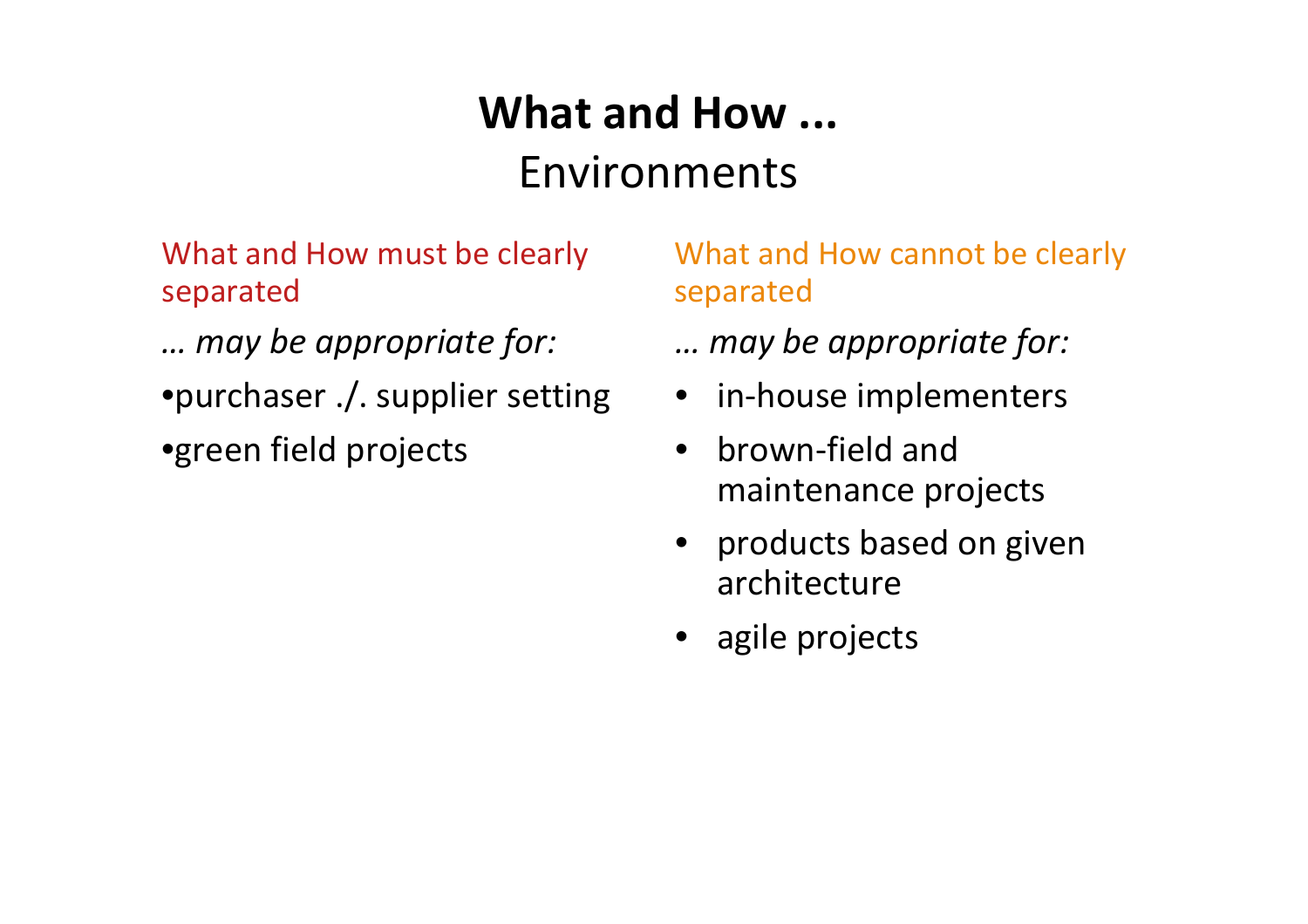## **Use Case**

#### Use cases are helpful tools for eliciting and documenting requirements

- Good starter to define requirements for processes & platforms
- Simple and understandable representation of complex subject
- use cases are the only model which is understandable for the business
- Help to focus on the most significant specification area – the interaction between system and user/customer
- use cases help to understand the "big picture", see individual requirements in perspective
- use cases typically involve multiple products or components, and help to describe system behavior

Use cases are useless, developers can only work from line‐item requirements

- Use cases are hard to convert to developer tasks, test instructions etc.
- How do you calculate % done and test coverage from use cases?
- Typically, half the use case is about what the user does – so it is outside the realm of influence of the developer
- Creating use cases takes too much time – first you need to write the use case, and then you need to write the "derived" requirements anyway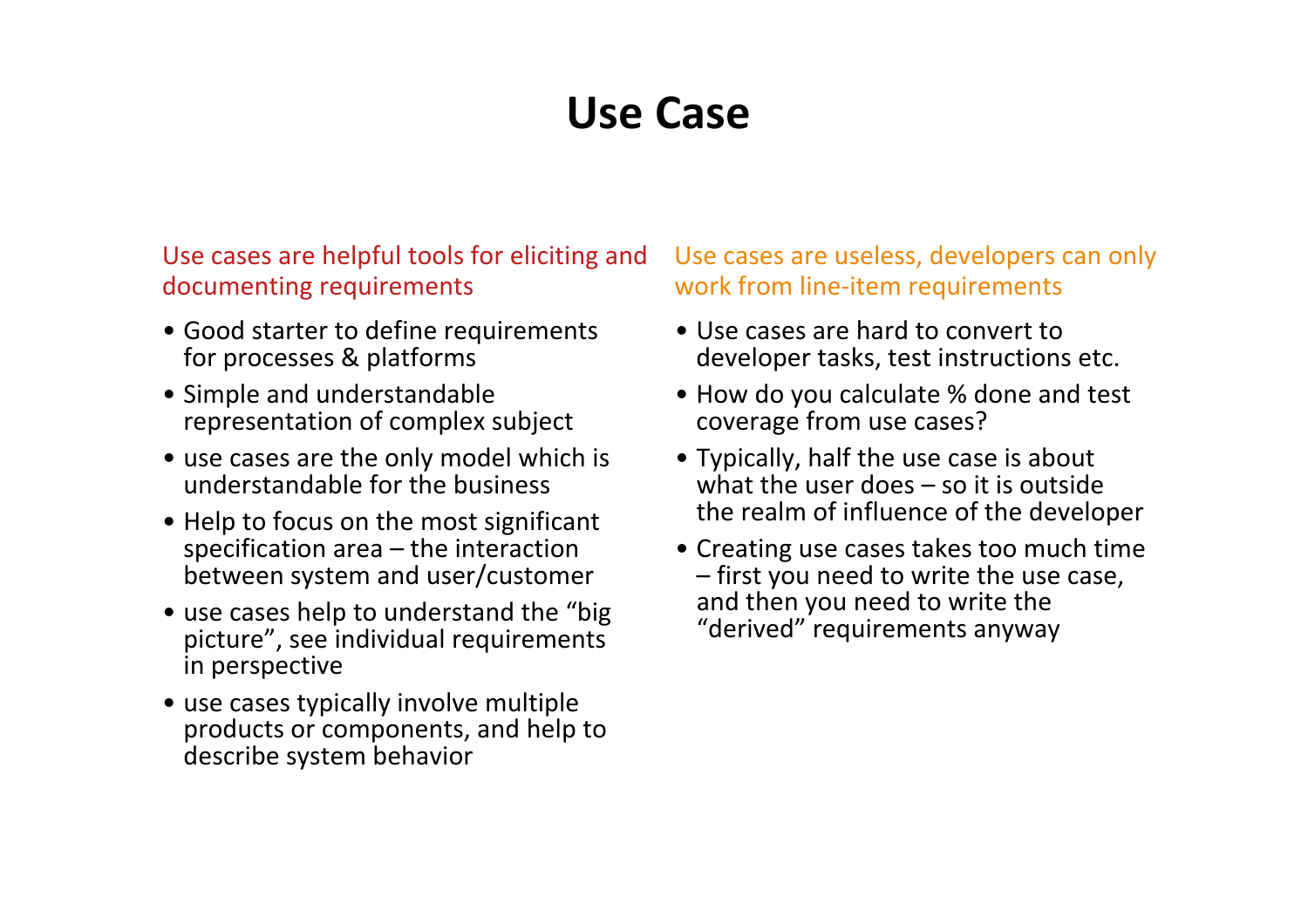## **Use Case Synthesis**

Use cases are helpful tools for eliciting and Use cases are useless, developers can only documenting requirements work from line‐item requirements

- Use cases don't replace requirements, they complement requirements
- Use cases are <sup>a</sup> tool for requirements elicitation
- Use cases are useful, but it is <sup>a</sup> question of the right moment
- You have to differentiate "business use cases" against "technical use cases"
- Use case has to be refined by additional models (UML activity diagram; BPMN, …)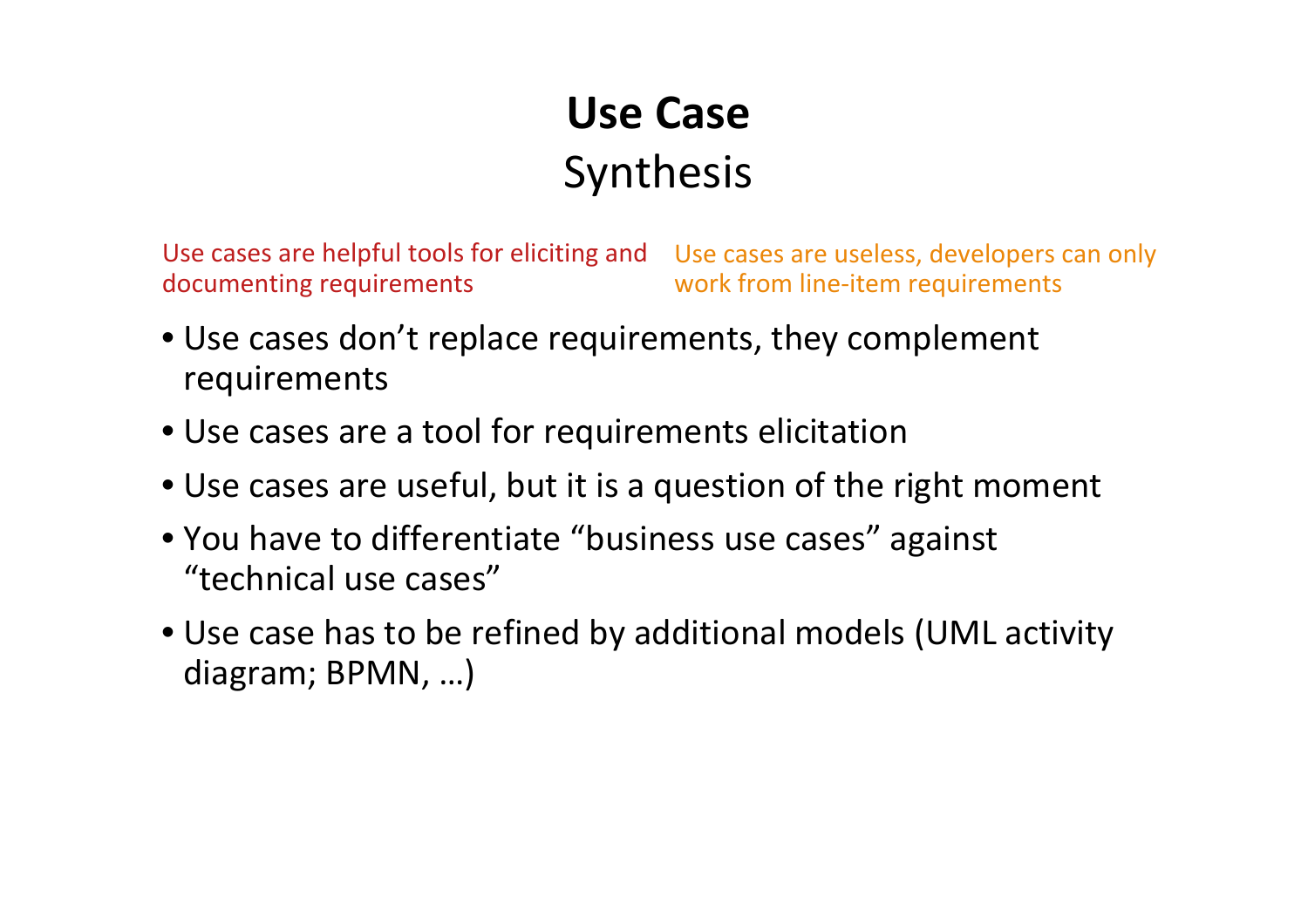# **Use Case** Environments

Use cases are helpful tools for eliciting and documenting requirements

- *… may be appropriate for:*
- business solutions with a software part
- requirements for systems
- products with complex user interaction

Use cases are useless, developers can only work from line‐item requirements

## *… may be appropriate for:*

- component requirements
- very technical products
- developers with excellent domain knowledge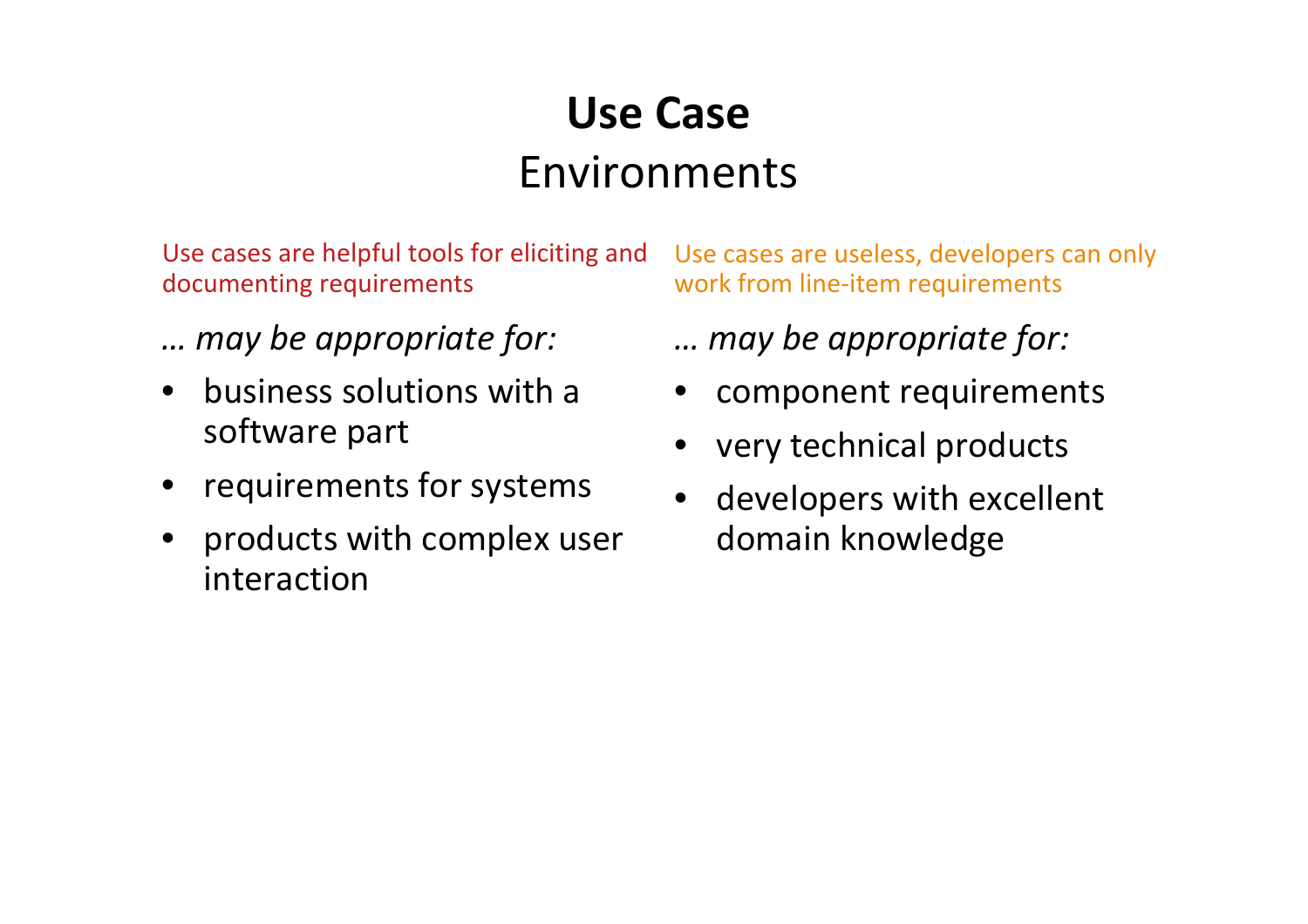# **RM Tool**

### RM tools can improve the quality of requirements

- A trace matrix is necessary to prove coverage (completeness) and detect gold‐plating – and that is hard to maintain without an RM tool
- Context is important: rationales, traceability

… and this is hard to maintain without an RM tool

• Different stakeholders need different content

… and <sup>a</sup> good RM tool can create multiple views (custom reports)

## A fool with <sup>a</sup> tool is still <sup>a</sup> fool

- The integration into development process is too complex (there is no tool which is accepted by business)
- RM tools don't help with content, just with the formalities
- Process engineering best practice: choose <sup>a</sup> tool that supports your process, don't adjust your process to the tool
- Total cost‐of‐ownership of <sup>a</sup> RM tool is much higher than the license fee: maintenance, user training, customizations, tool operators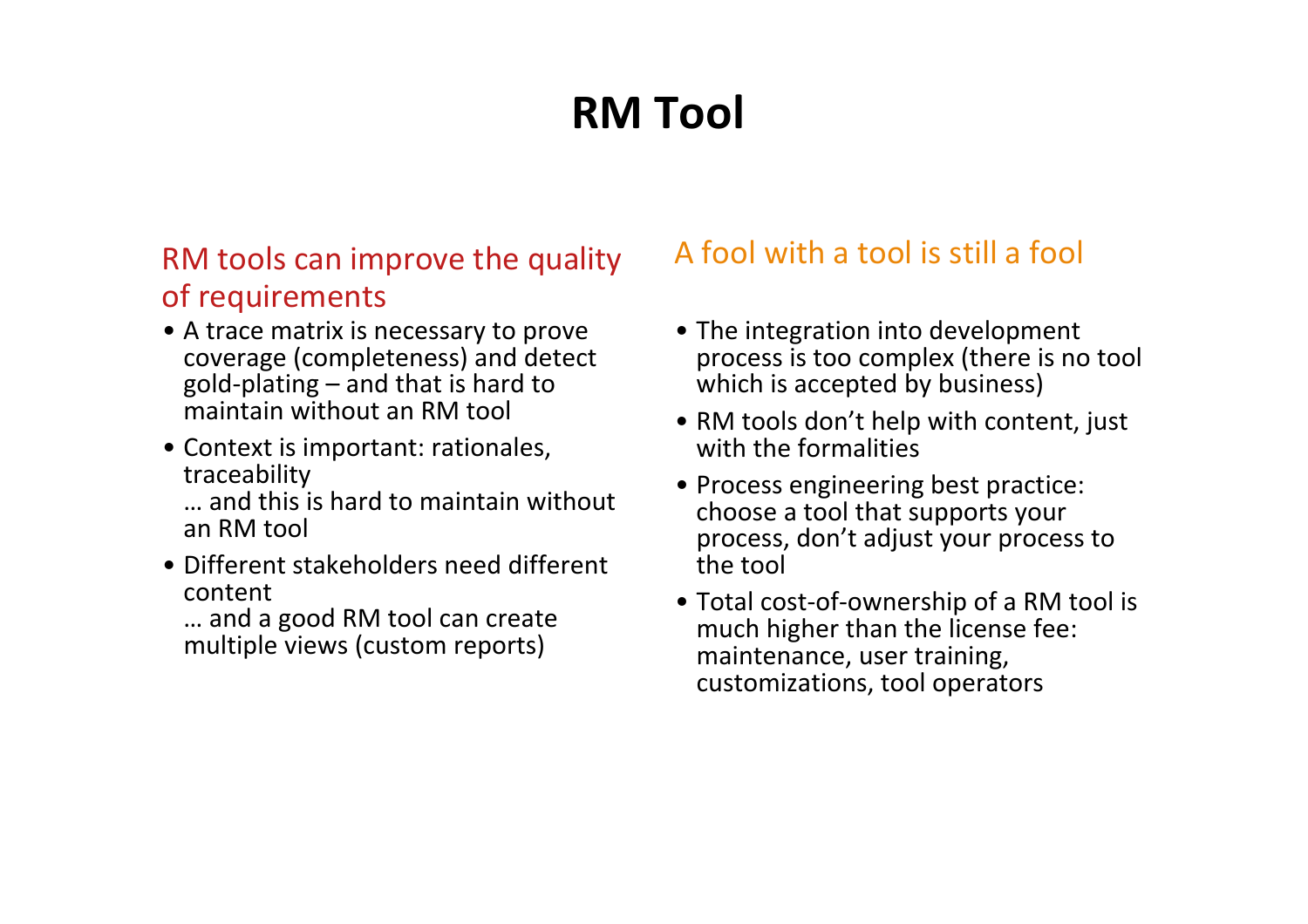# **RM Tool** Synthesis

RM tools can improve the quality of requirements A fool with <sup>a</sup> tool is still <sup>a</sup> fool

- *"Investing in putting bad requirements into manage‐ment tools is a lot like rearranging the deck chairs on the Titanic."* (Ivy Hooks)
- There are no RE tools, only RM tools: the tool will not teach you requirements engineering
- Be clear about your expectations for <sup>a</sup> tool: traceability? reporting? teach you RE?
- Match the tool to your process and maturity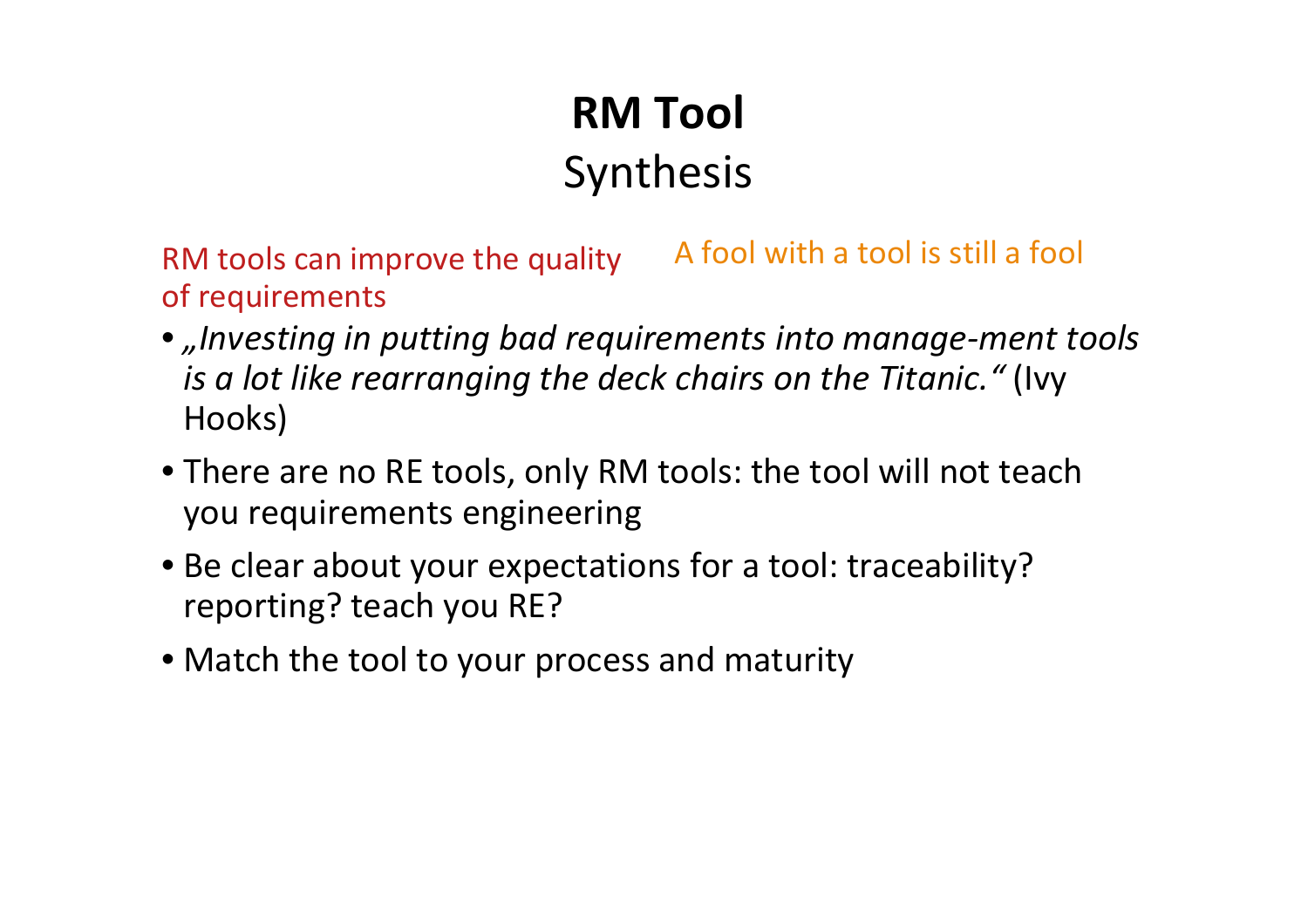# **RM Tool** Environments

RM tools can improve the quality of requirements

- *… may be appropriate for:*
- highly regulated environments (traceability)
- mature requirements process
- resources for tool maintenance available
- requirements engineering know‐how is available

A fool with <sup>a</sup> tool is still <sup>a</sup> fool

## *… may be appropriate for:*

- highly agile development, little reuse
- organization without mature RE knowledge
- no resources for coaching & tool maintenance available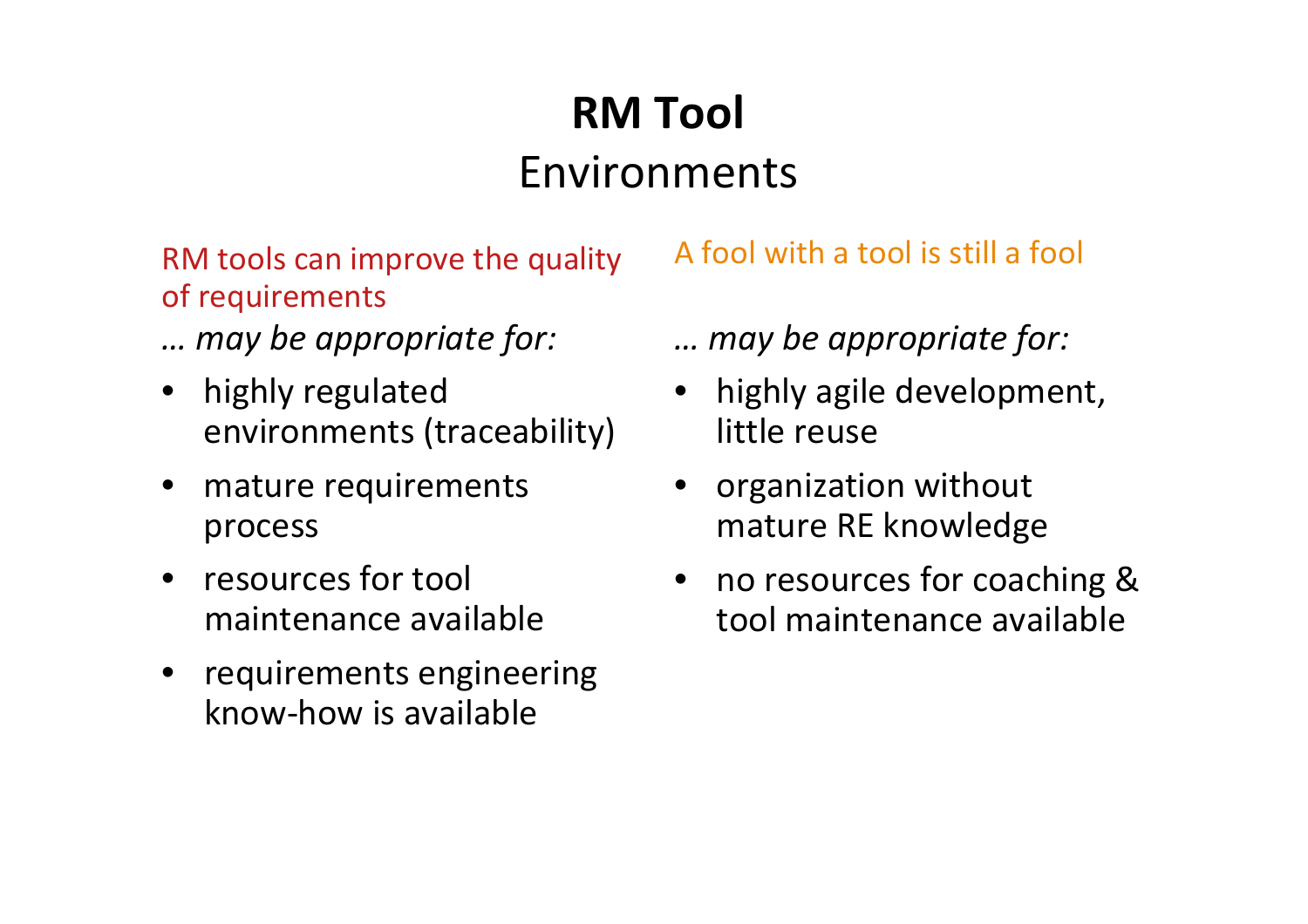# DANKE

**Alan M. Davis** Requirements Engineering, Both Sides of the Issues. 16th IEEE RE Conference, 2008

Patrick Strasser (Swisscom)

Frank H. Ritz (Ritz Engineering) Marcel Hebeisen(Swisscom)

Matthias Pohle(Swisscom)

Thomas Haas (Infogem AG)

Ralf Fahney (Fahney Anforderungsingenieurwesen)

Samuel Fricker(Uni Zürich, Fuchs Informatik) Reinhard Stoiber (Uni Zürich)

Nicolas Fauser (Swisscom)

#### **Bei Interesse: Die SAQ RE Arbeitsgruppe**

[http://www.saq.ch/de/fachgruppen/informatik/arbeitsteams/requirements](http://www.saq.ch/de/fachgruppen/informatik/arbeitsteams/requirements-engineering/)-engineering/

[Sven.krause@zuehlke.com](mailto:Sven.krause@zuehlke.com)